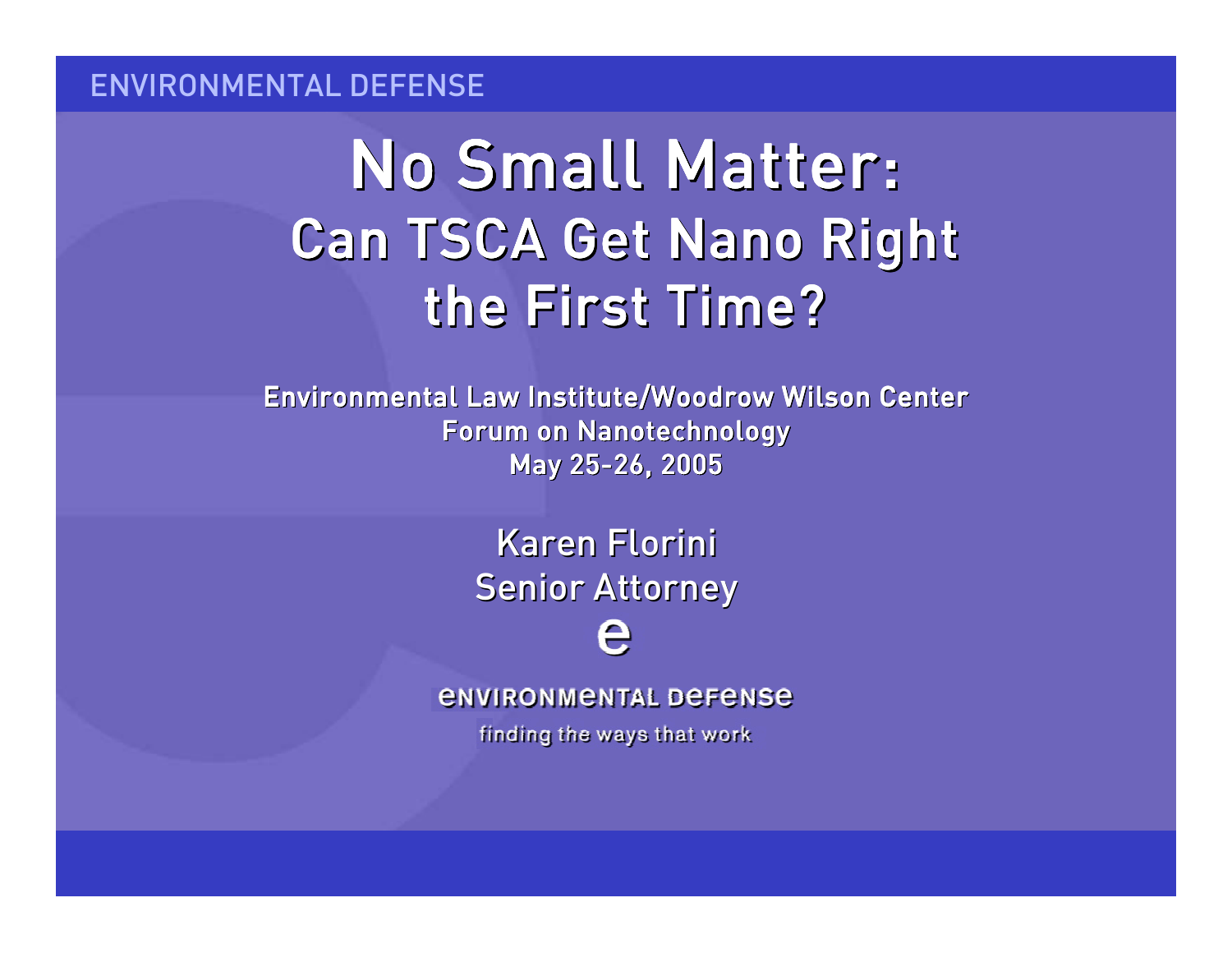- When are nanomaterials "new" chemicals that trigger PMNs?
- What data should be included for PMN reviews?
- Do current PMN exemptions make sense?
- What risk-management standards are needed?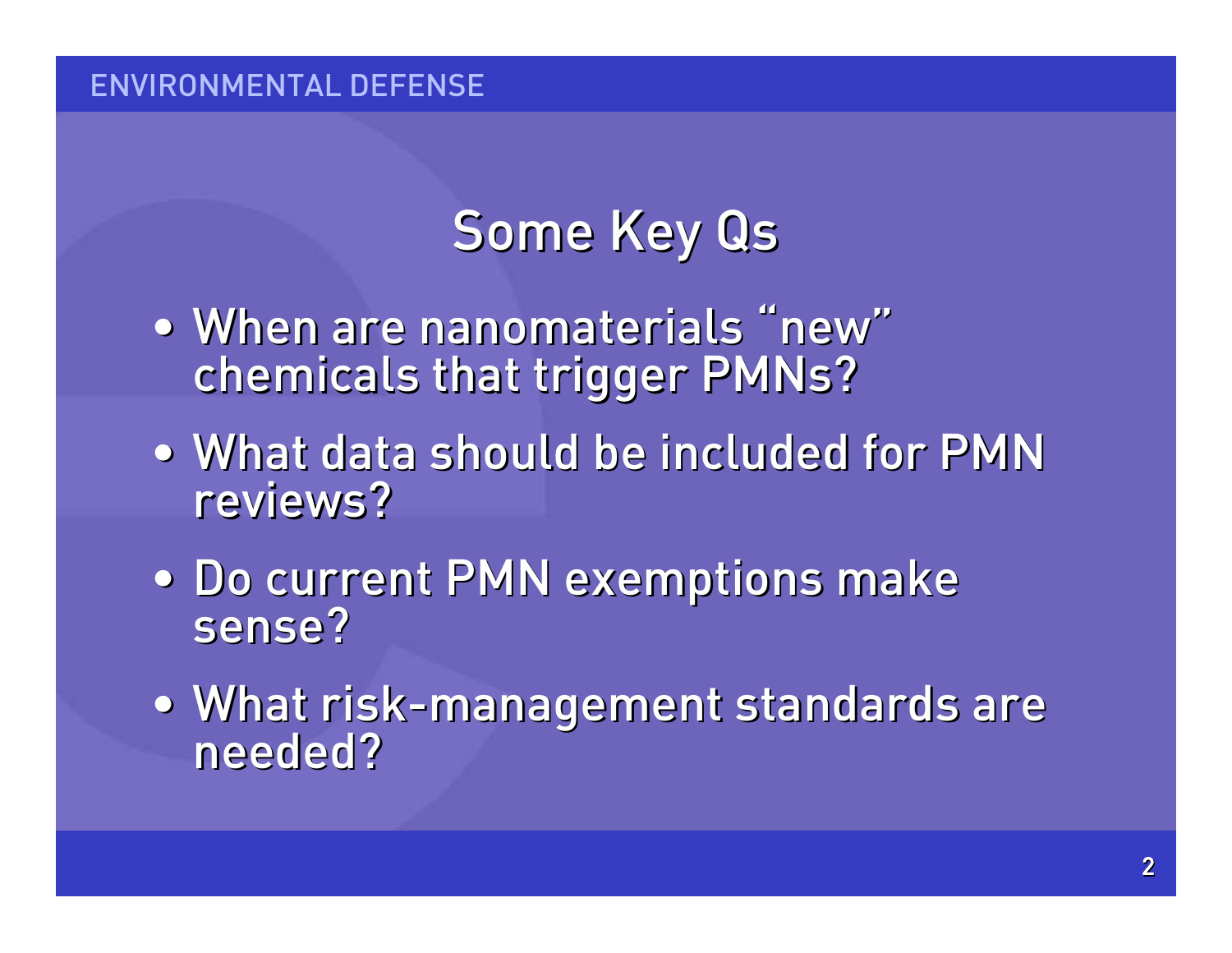



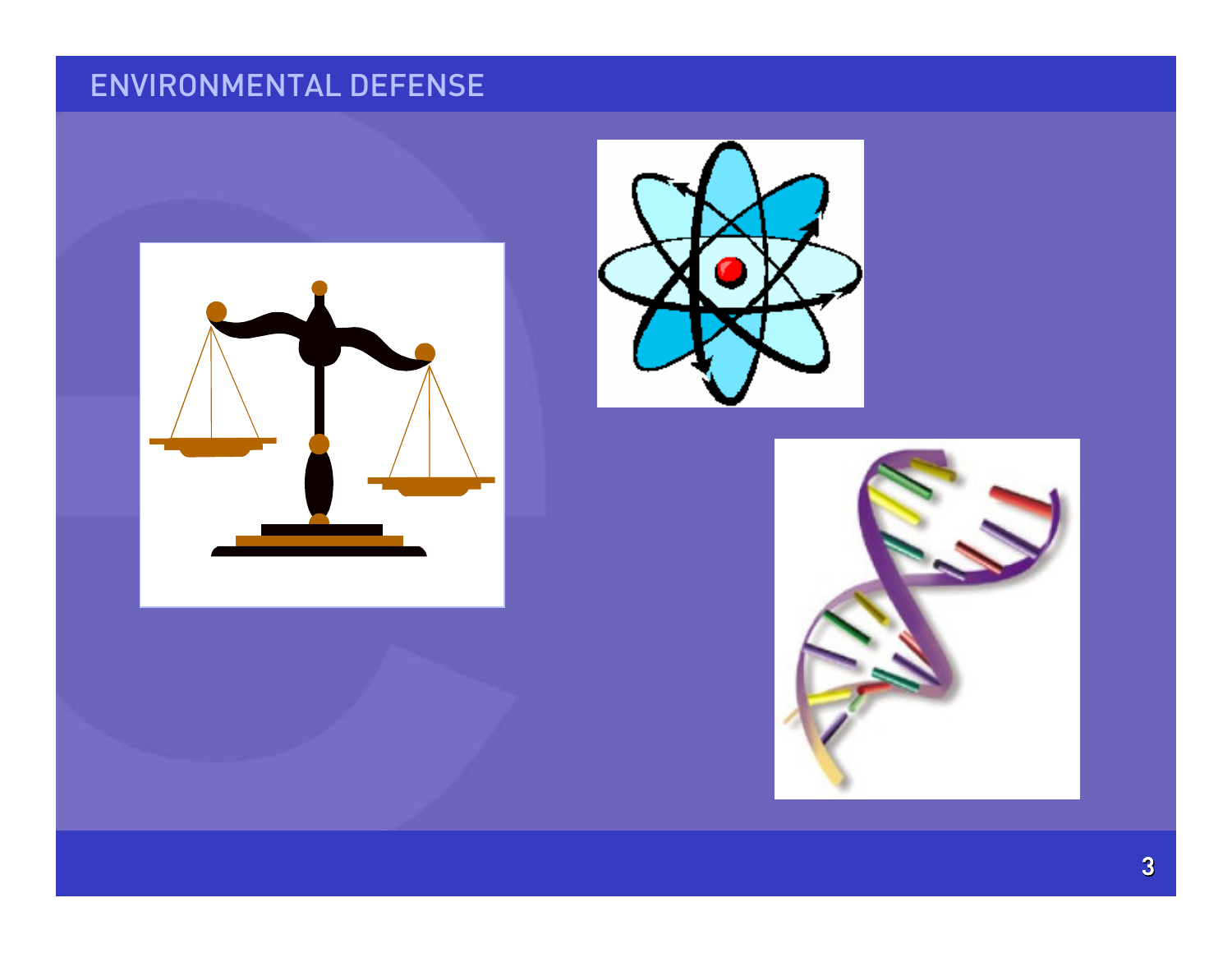- When are nanomaterials "new" chemicals that trigger PMNs?
- What data should be included for PMN reviews?
- Do current PMN exemptions make sense?
- What risk-management standards are needed?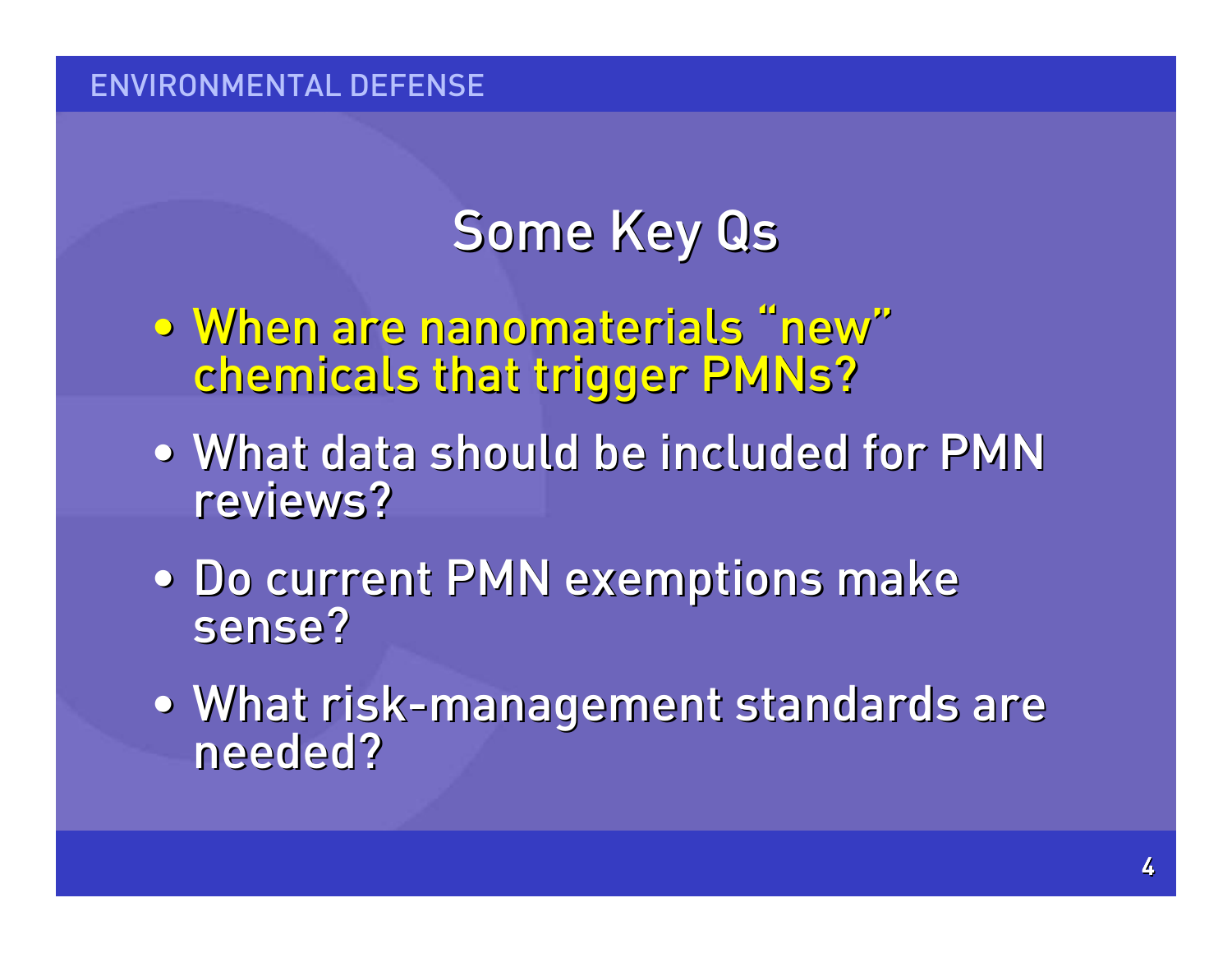UK Royal Academy of Sciences

"The properties of materials can be different at the nanoscale."

"Nanomaterials have a relatively larger surface area [that] can make materials more chemically reactive."

"quantum effects can begin to dominate the behaviour of matter at the nanoscale"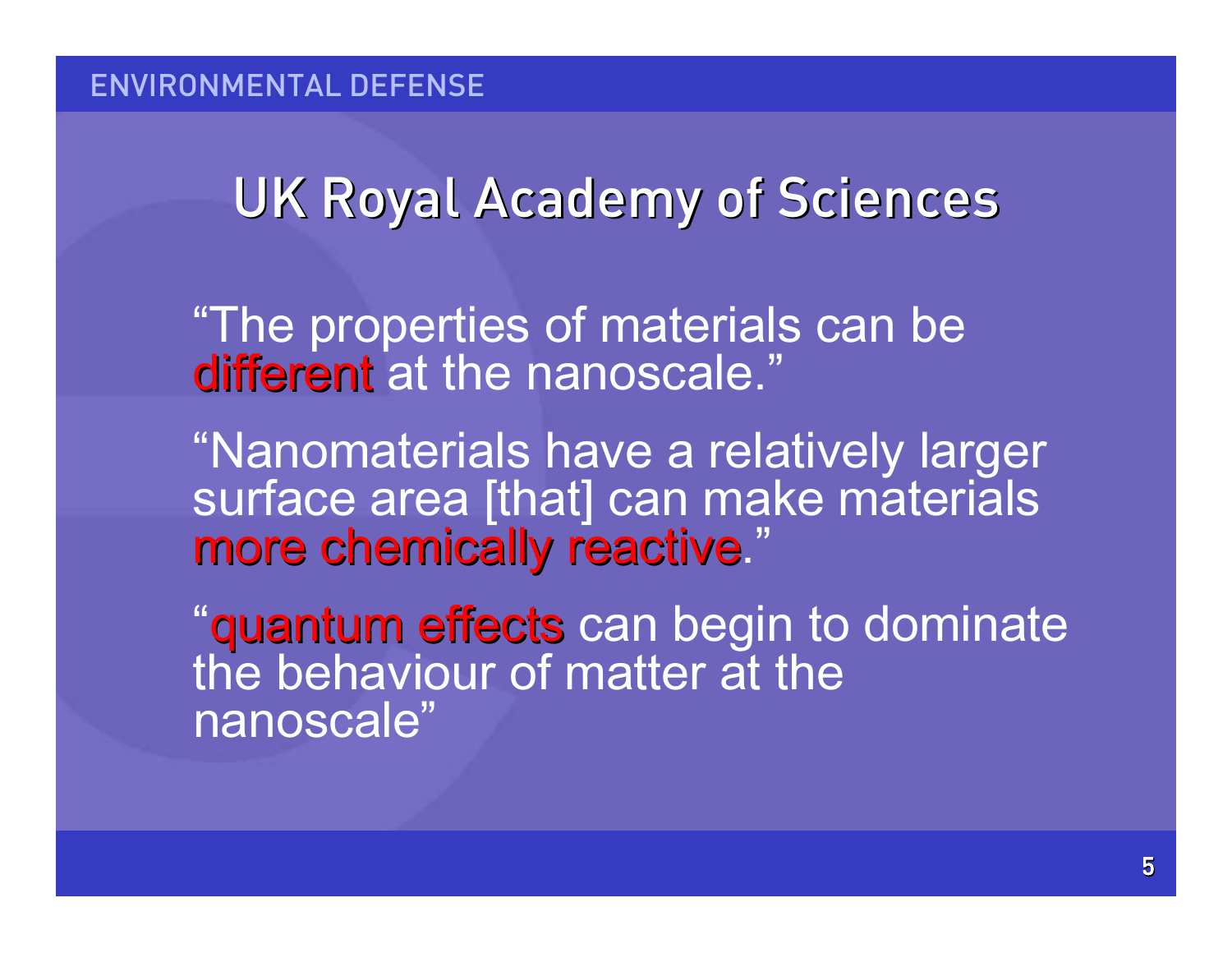National Nanotechnology Initiative

- Three-part definition of nanotechnology
- 1. Research and technology development at the atomic, molecular or macromolecular levels
- 2. Creating and using structures, devices and systems that have novel properties and functions because of their small and/or intermediate size.
- 3. Ability to control or manipulate on the atomic scale."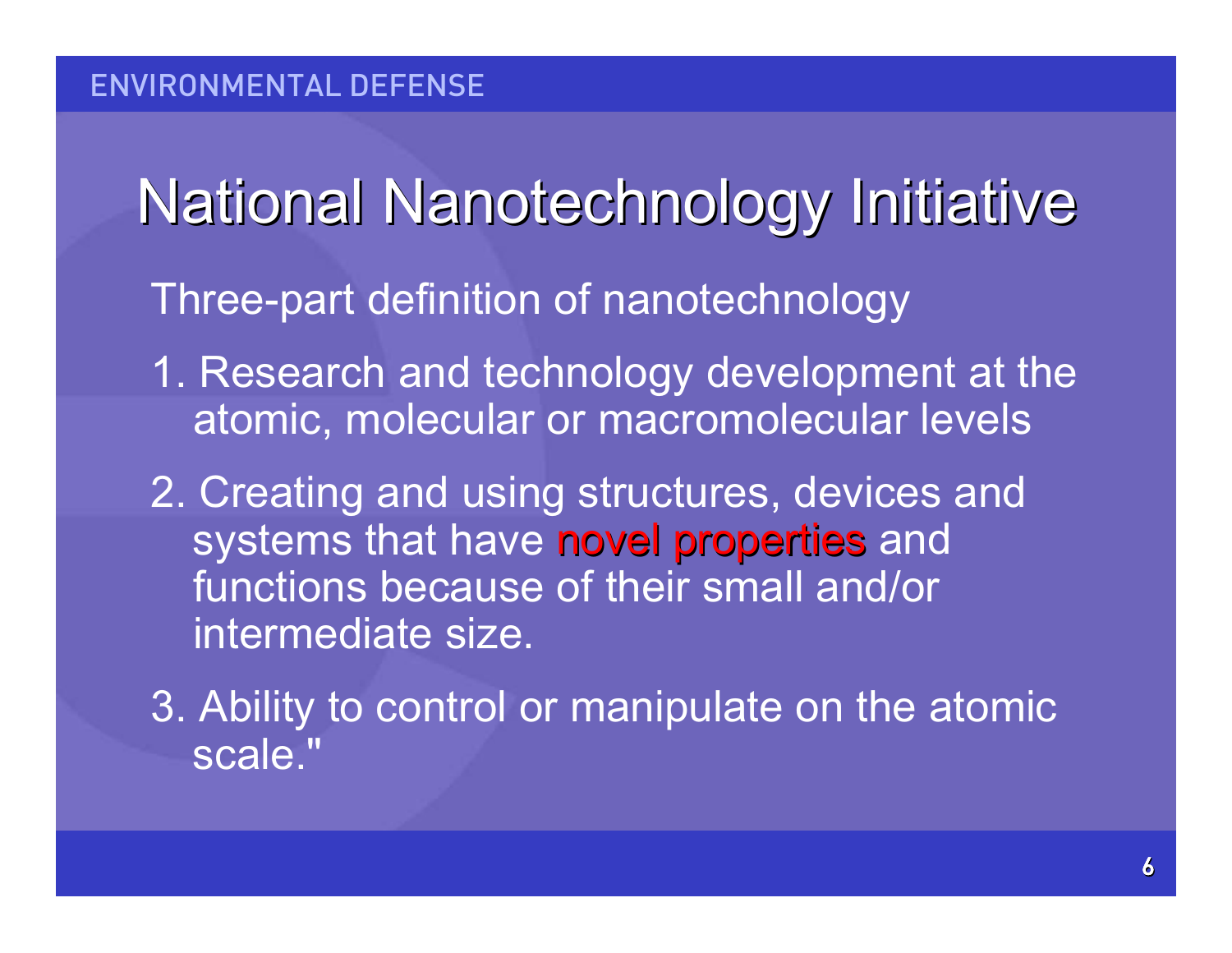## **TSCA chemicals**

- A chemical substance is "a substance" of a particular molecular identity" (sec.  $3(2)(a)$ 
	- As distinct from molecular structure or molecular formula





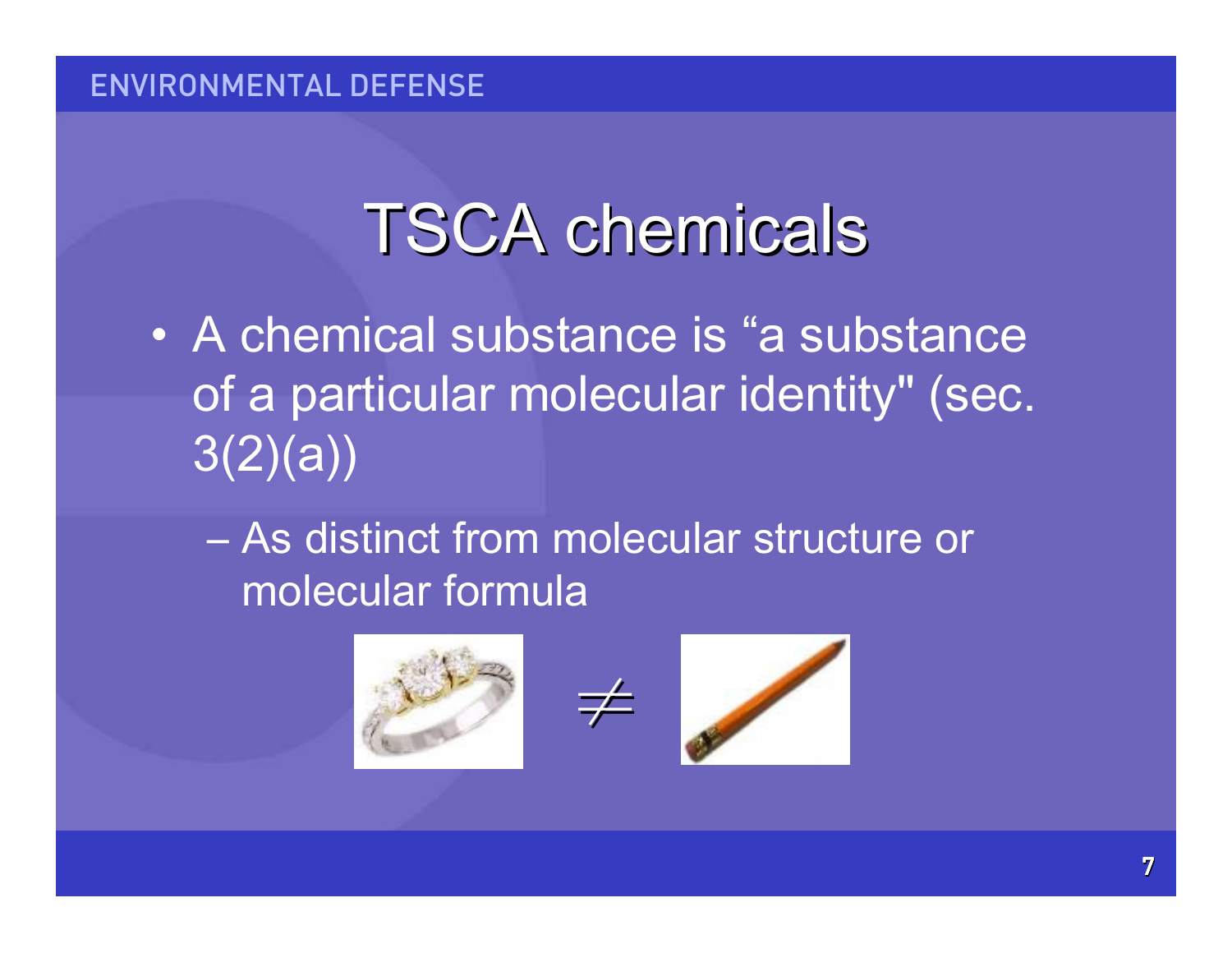## $Novel = new$

• An engineered nanoparticle or nanofilm comprised of substances already on the Inventory is being developed precisely *because* it has "novel properties" that differ significantly from those of the conventional material.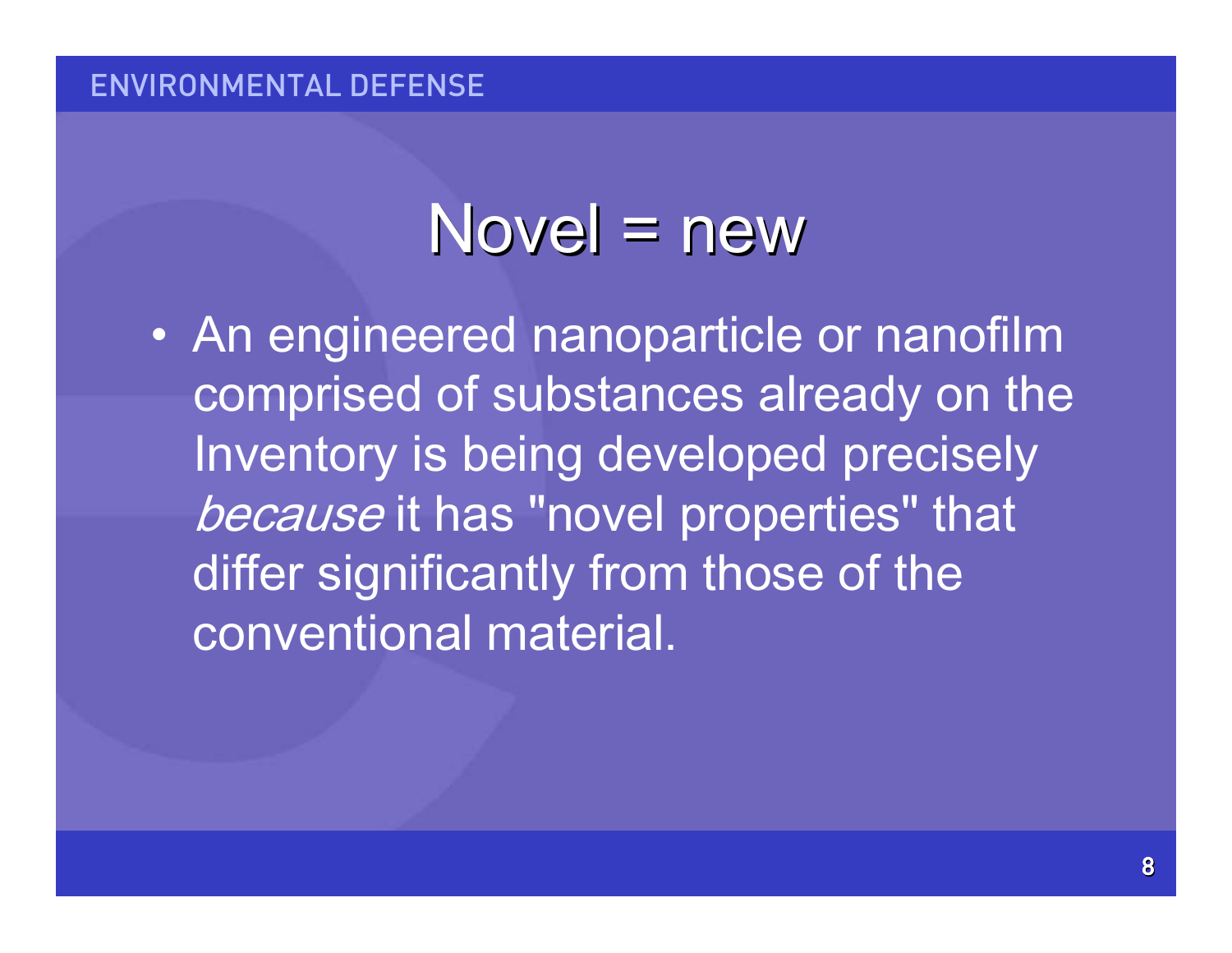

- The nanomaterial's molecular identity should be considered "new," regardless of whether its molecular formula or structure is "new"
	- unless its chemical and physical properties are demonstrably identical to the conventional substance.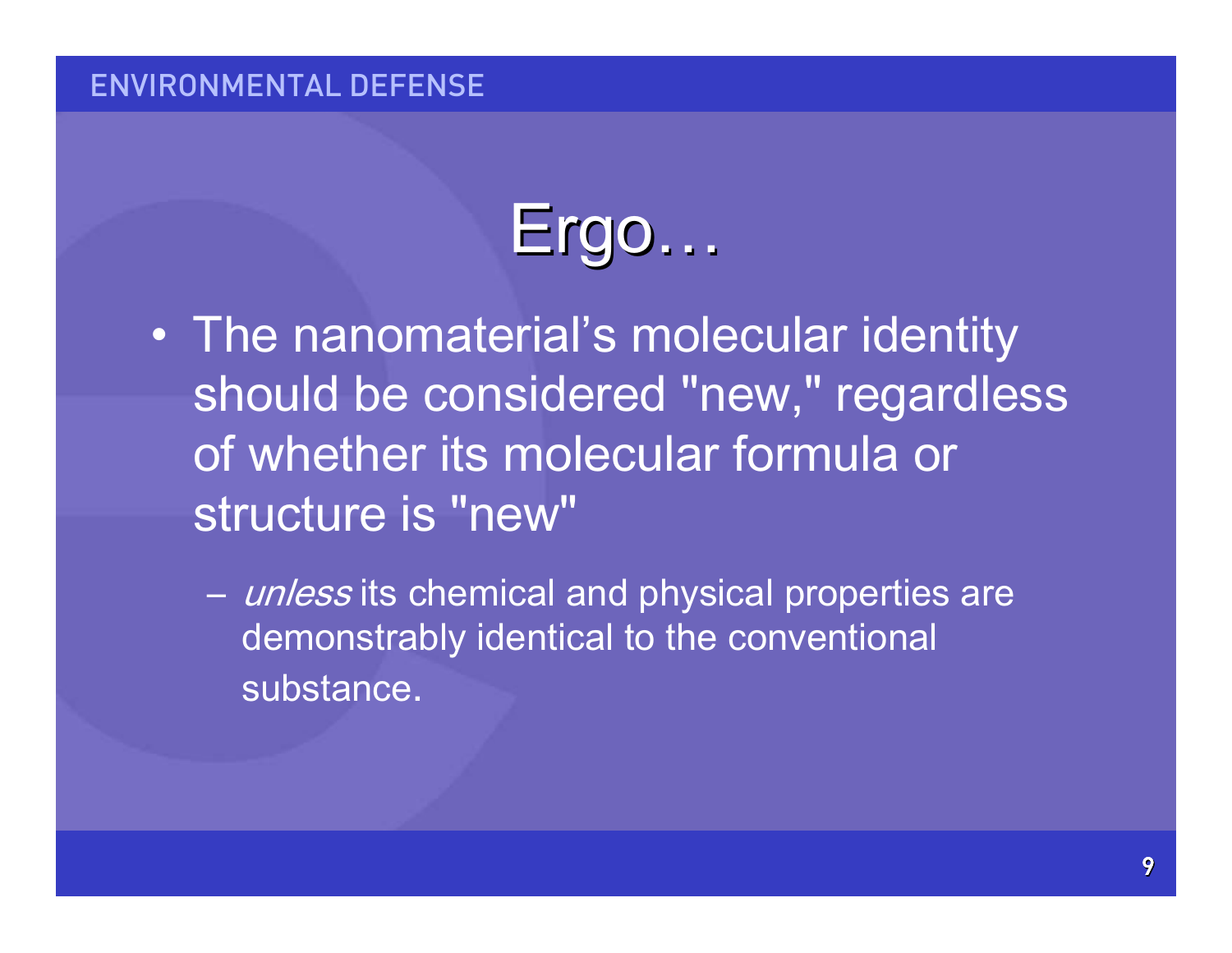## **TSCA's Conference Report**

"The most desirable time to determine the health and environmental effects of a substance, and to take action to protect against any potential adverse effects, occurs before commercial production begins. Not only is human and environmental harm avoided or alleviated, but the cost of any regulatory action in terms of loss of jobs and capital investments is minimized."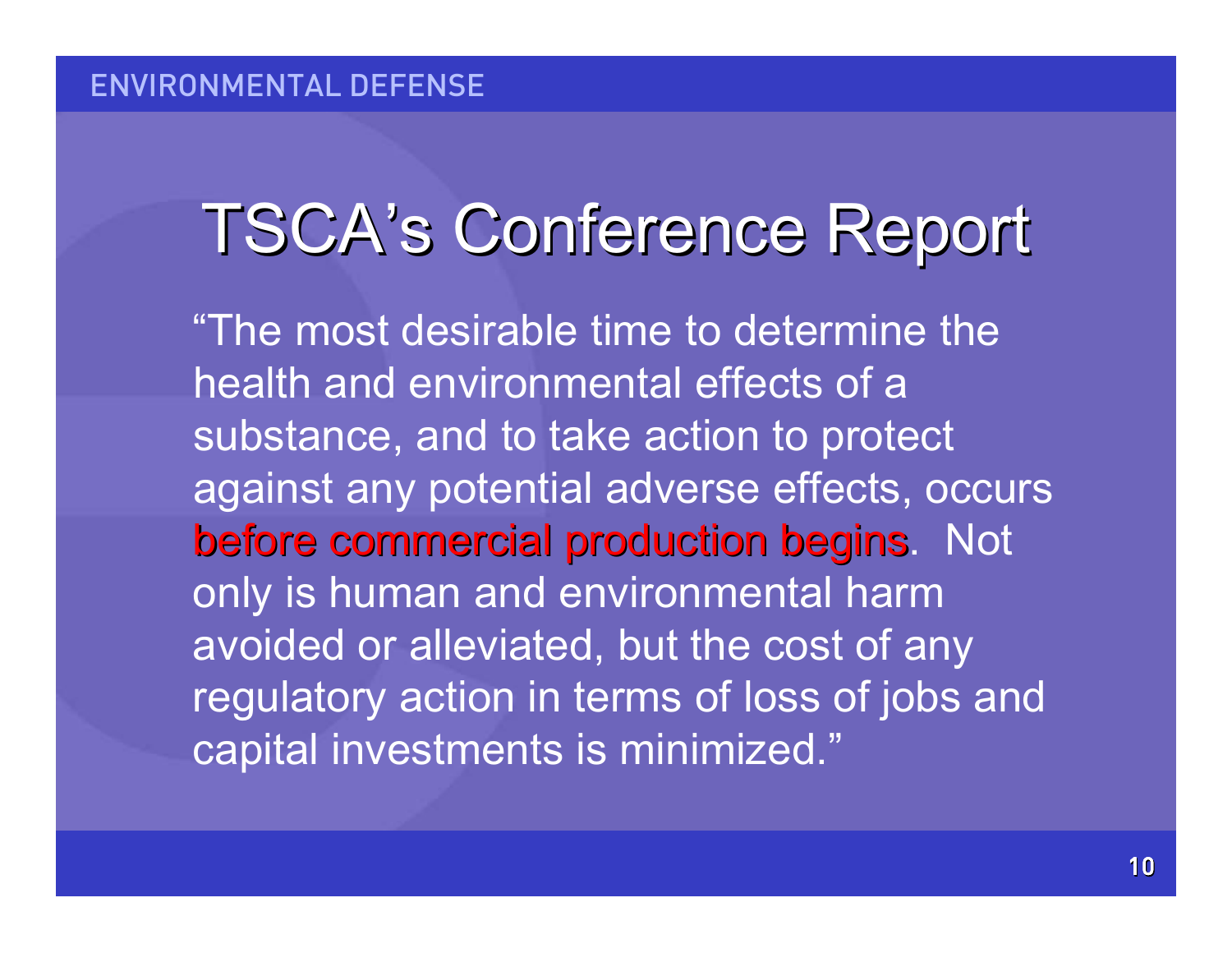- When are nanomaterials "new" chemicals that trigger PMNs?
- What data should be included for PMN reviews?
- Do current PMN exemptions make sense?
- What risk-management standards are needed?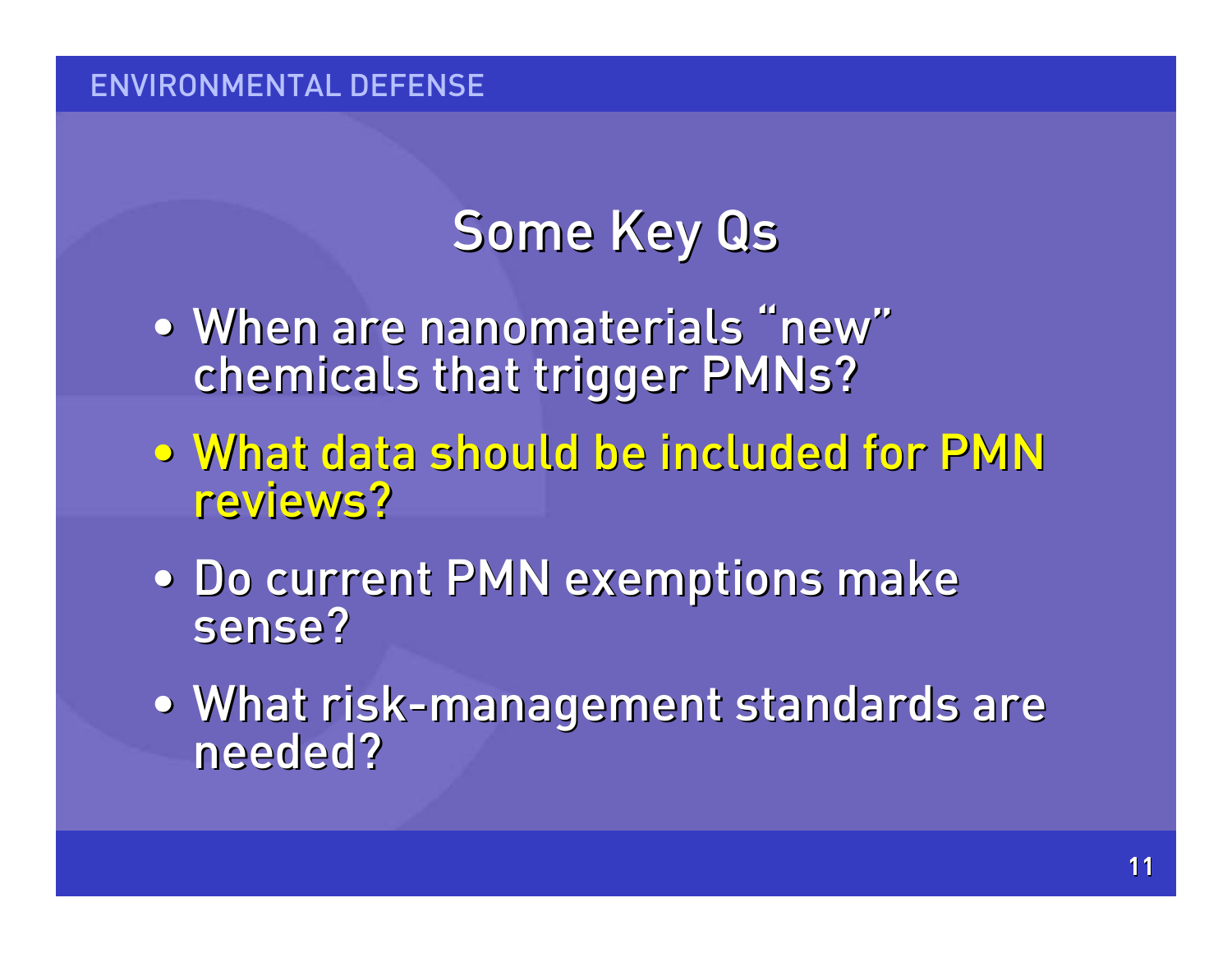## **Data Needs**

- Hazard and exposure data sufficient to characterize potential risks:
	- Toxicity (humans, other species)
		- May need new approaches
	- Environmental Fate & Transport
	- Physical/Chemical
	- Use/Exposure
- Existing review models not likely adequate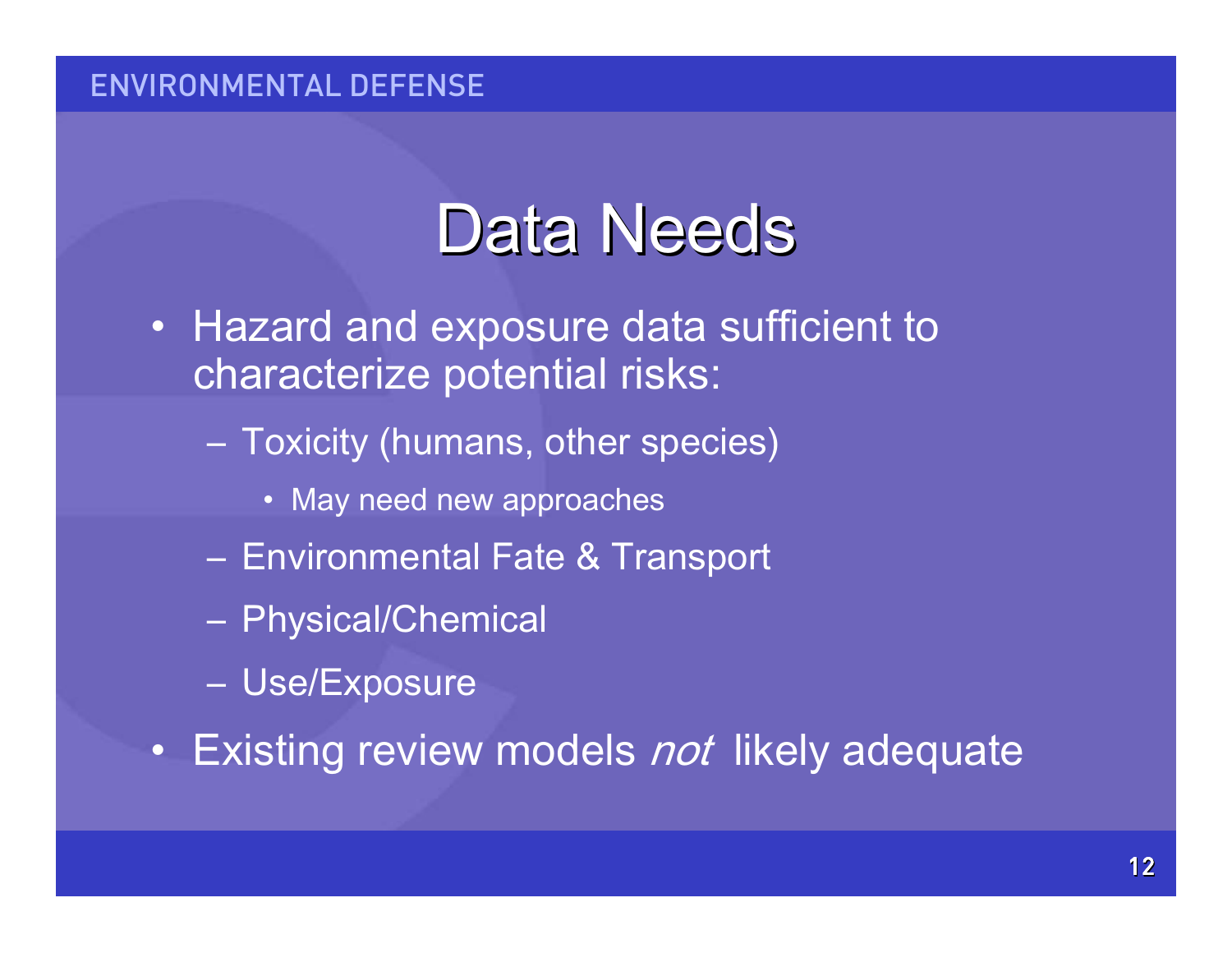## Nano is different

"Unlike conventionally produced materials, for which a substantial body of information already exists that EPA can and does use to assess the potential risks of a new chemical based on its structure and function, the novel character of nanomaterials and the dearth of information and experience relevant to assessing their potential risks argues for an information-driven approach at this time."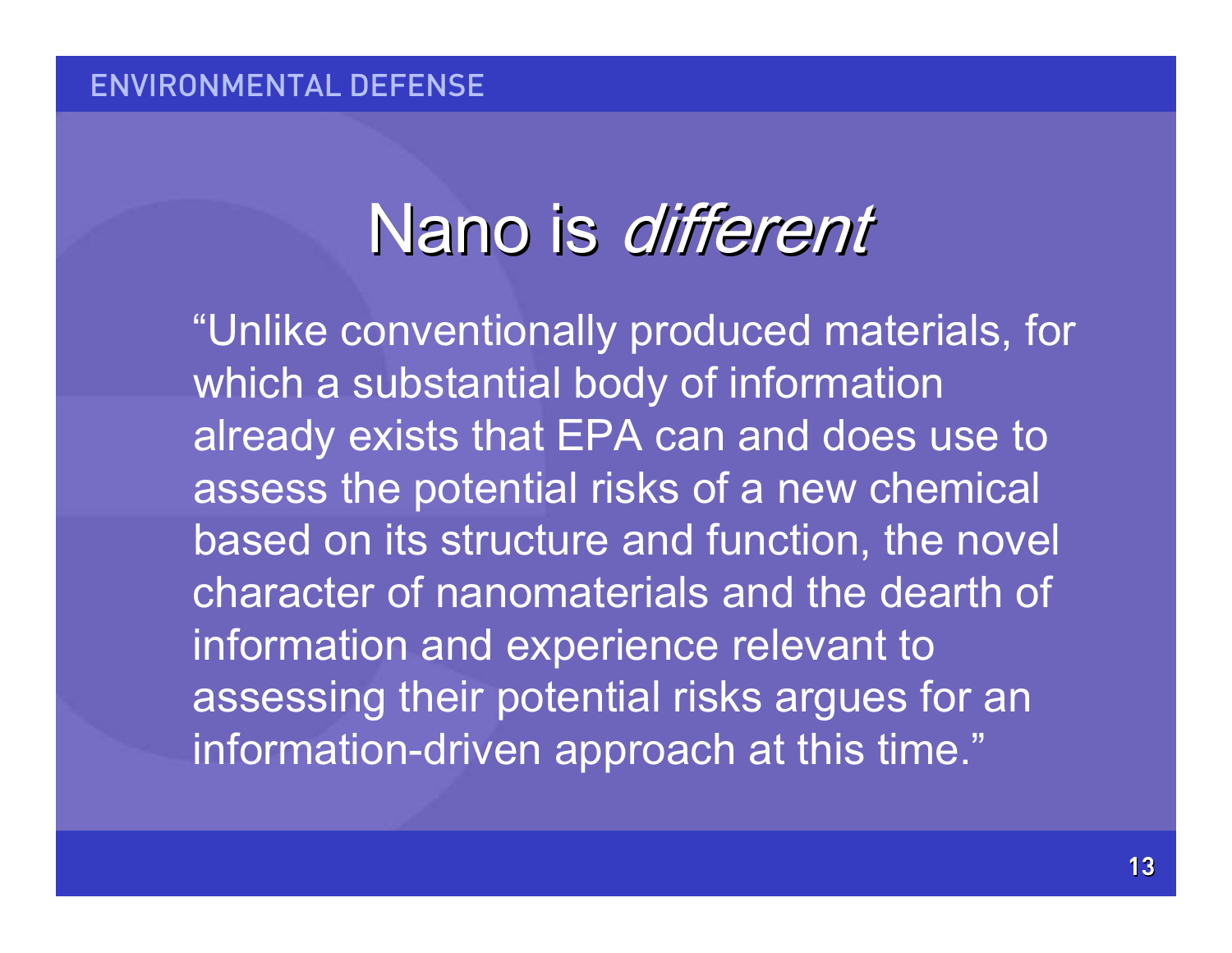- When are nanomaterials "new" chemicals that trigger PMNs?
- What data should be included for PMN reviews?
- Do current PMN exemptions make sense?
- What risk-management standards are needed?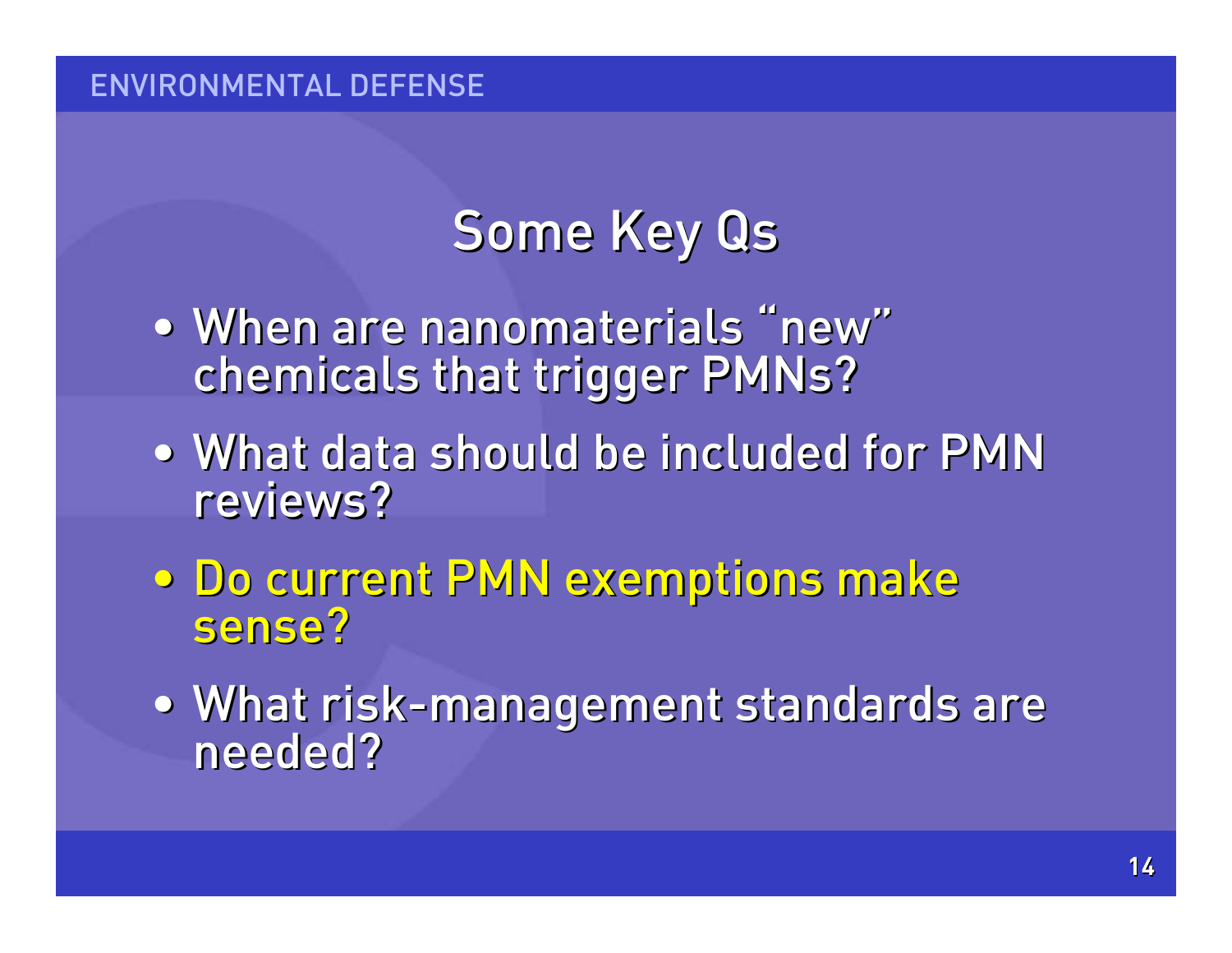# **Existing exemptions**

- Low volume (annual production below 10,000 kilograms (approximately 22,000 pounds))
- "Low release/low exposure" substances
- Polymers
- . No basis to think prior low-risk rationales necessarily fit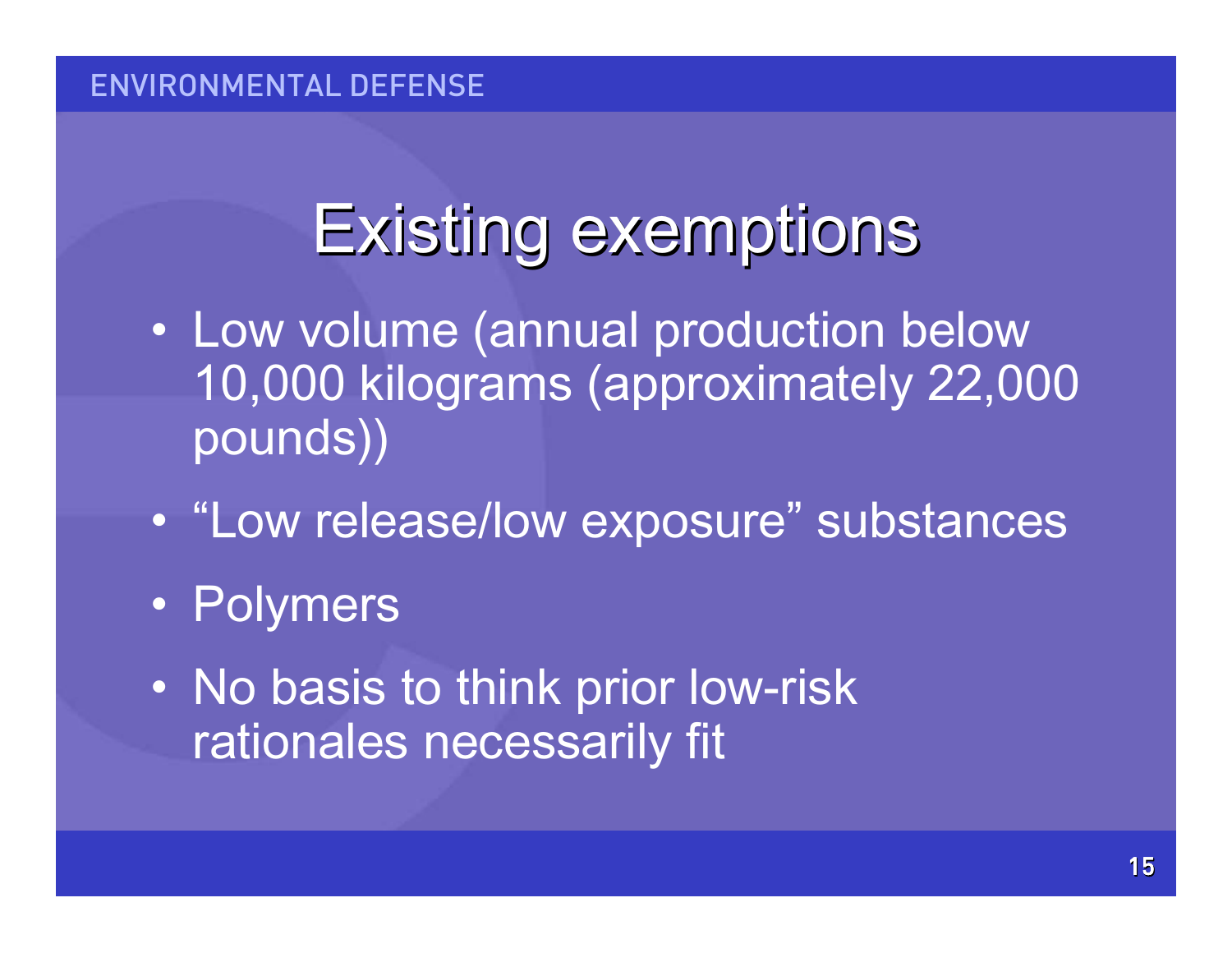

• "Until a sufficient scientific basis is established for setting thresholds appropriate for nanomaterials, such materials should not be eligible for exemptions"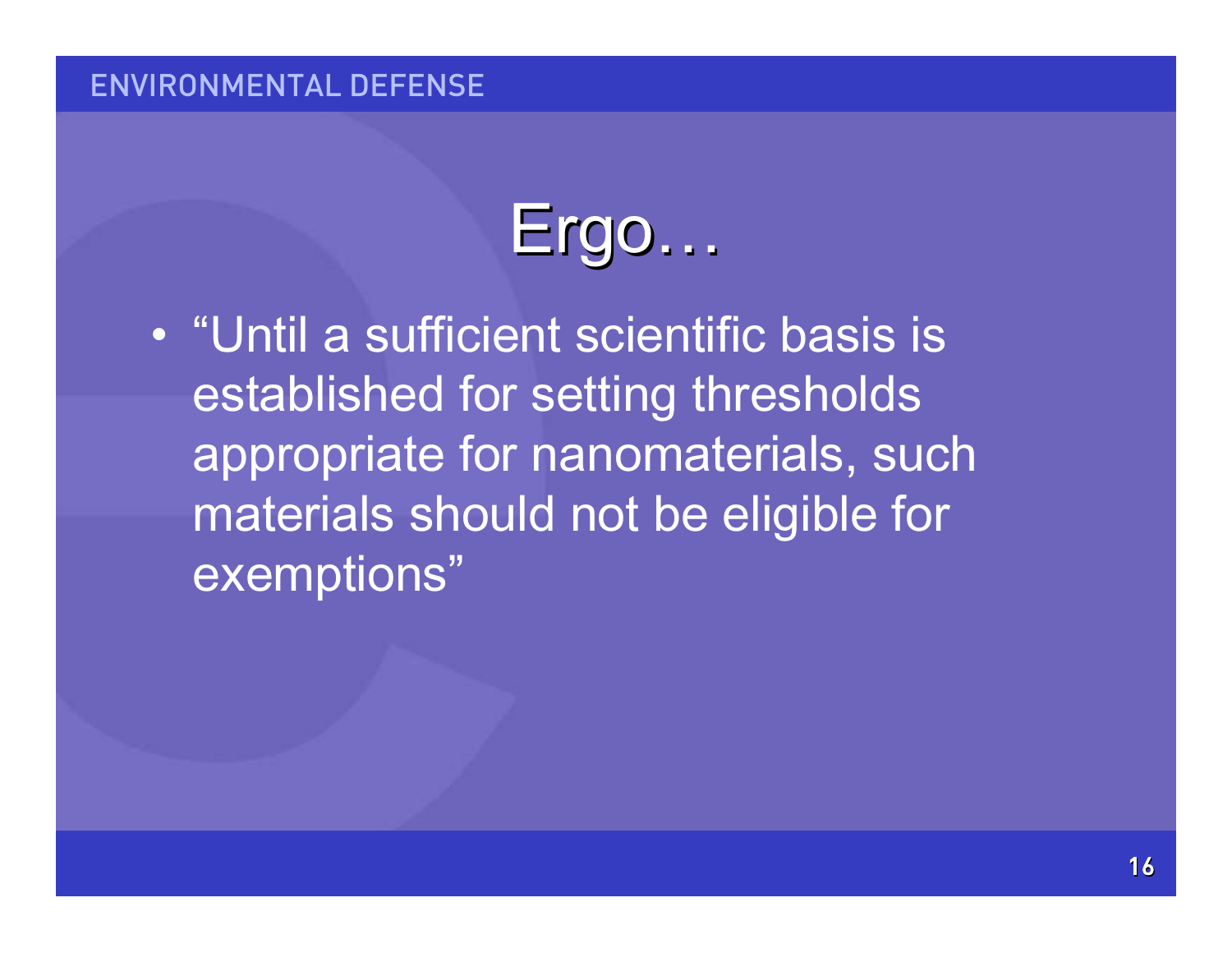- When are nanomaterials "new" chemicals that trigger PMNs?
- What data should be included for PMN reviews?
- Do current PMN exemptions make sense?
- What risk-management standards are needed?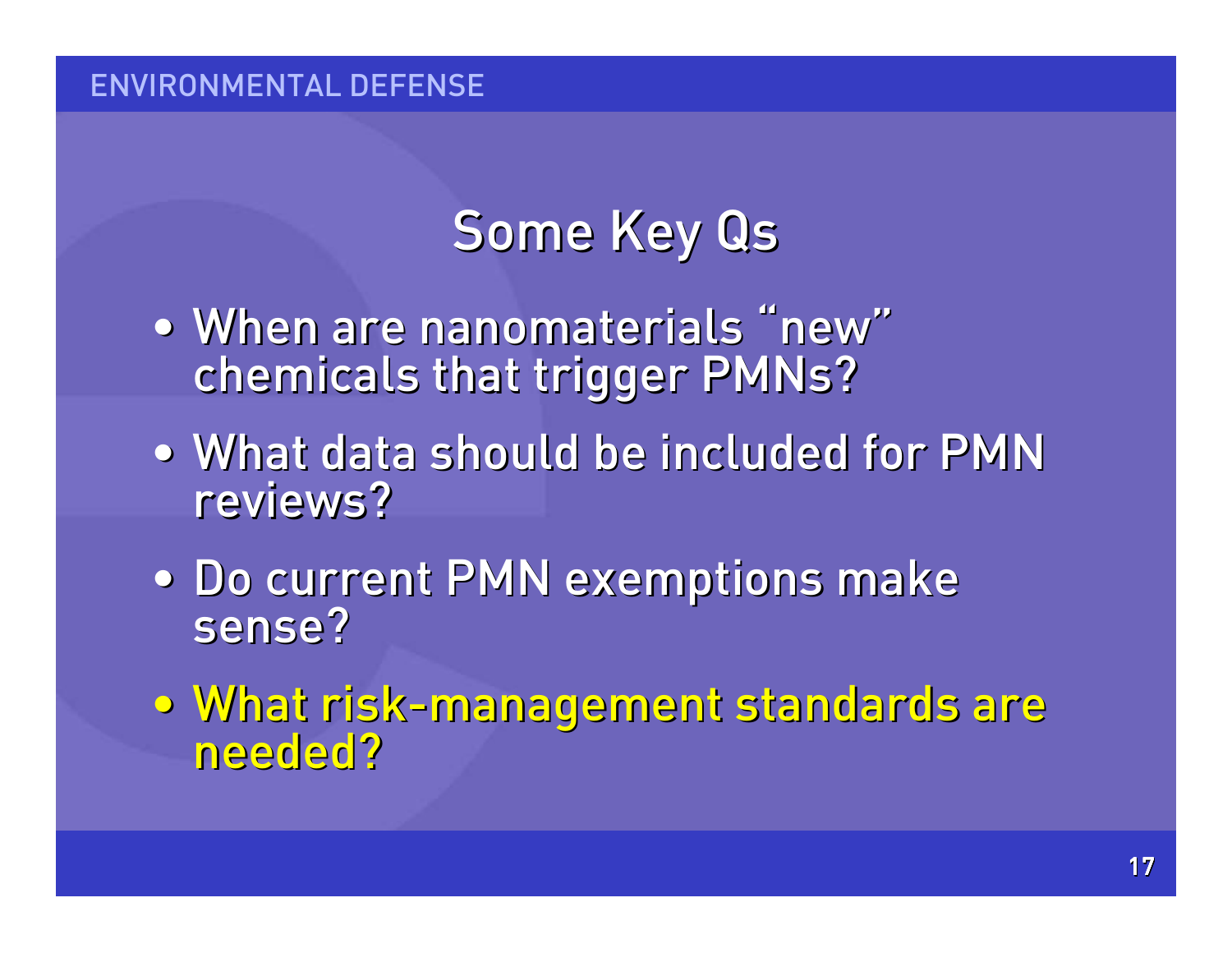## Interim Safety Steps - Environment

- Restrict dispersive uses until hazard and exposure/fate data available
- Assess and disclose lifecycle risks in advance of commercialization
- Release/environmental monitoring



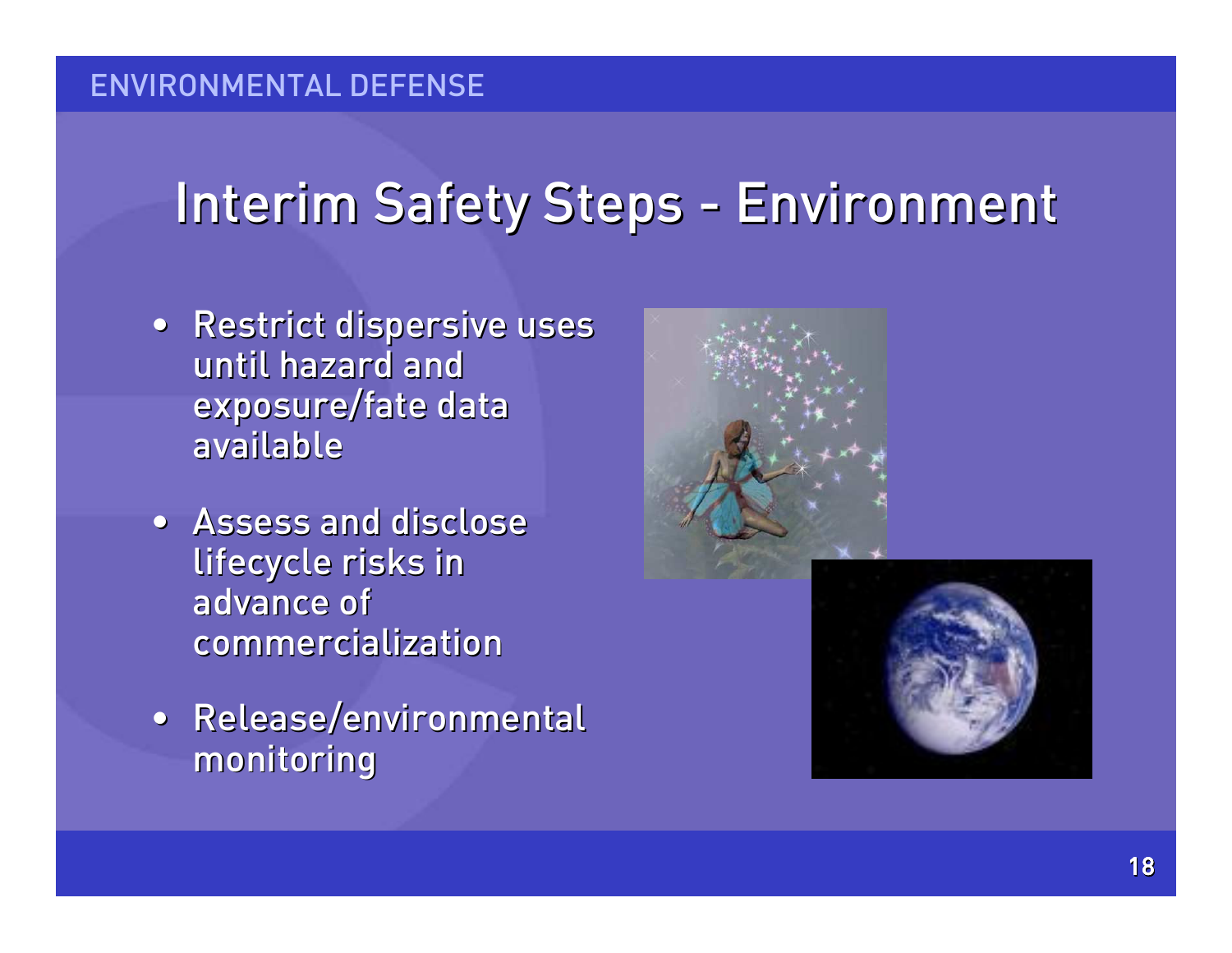### Interim safety steps - workers

- Assume toxicity until shown otherwise
- Worker training, industrial hygiene, PPE
- Workplace, worker health monitoring
- Wastes treated as hazardous materials

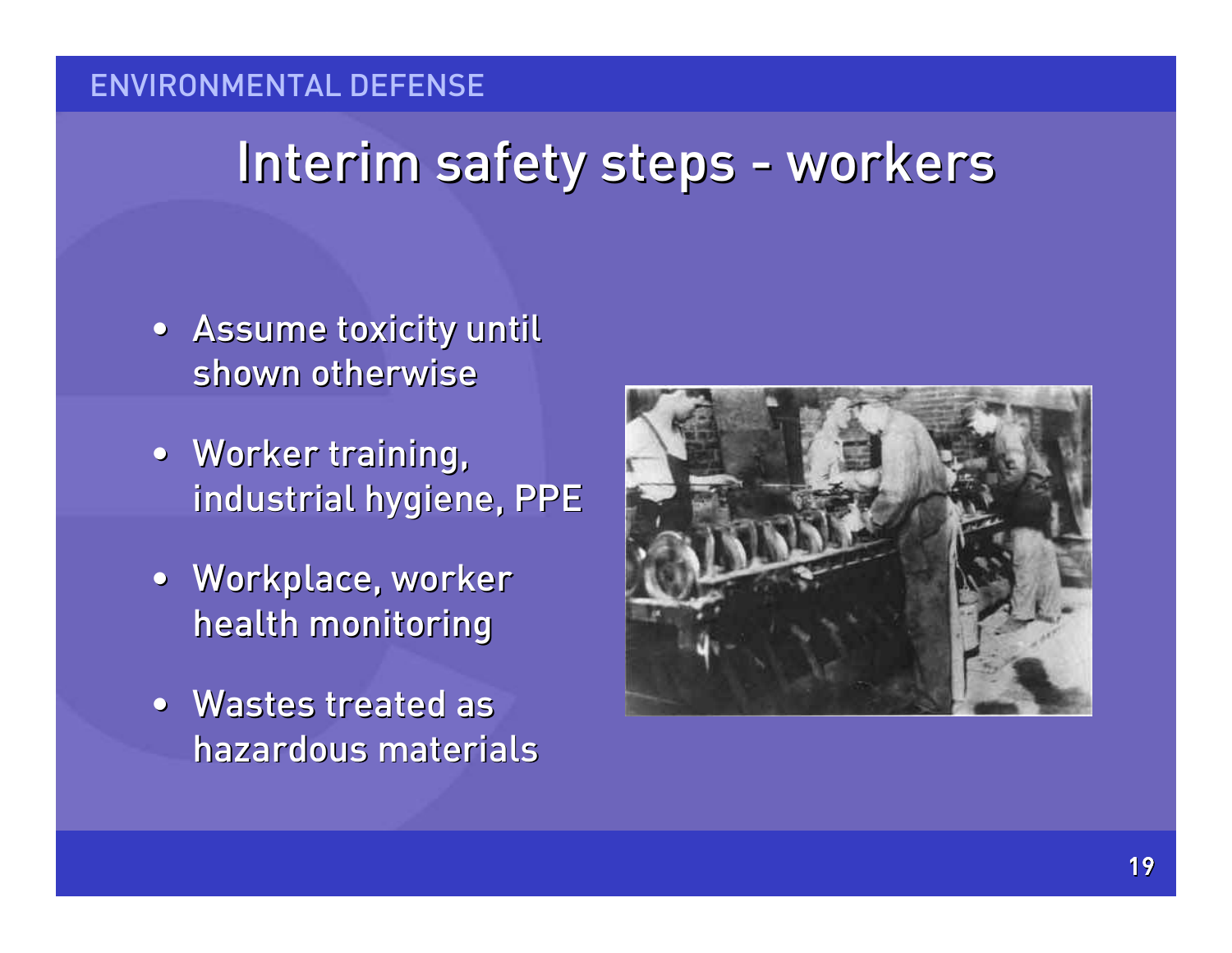### Lest….





### \$65B liability costs to insurance industry

PROTECTIVE CLOTHING ARE REQUIRED IN **THIS AREA** 



### \$400M cleanup costs to GE (so far)

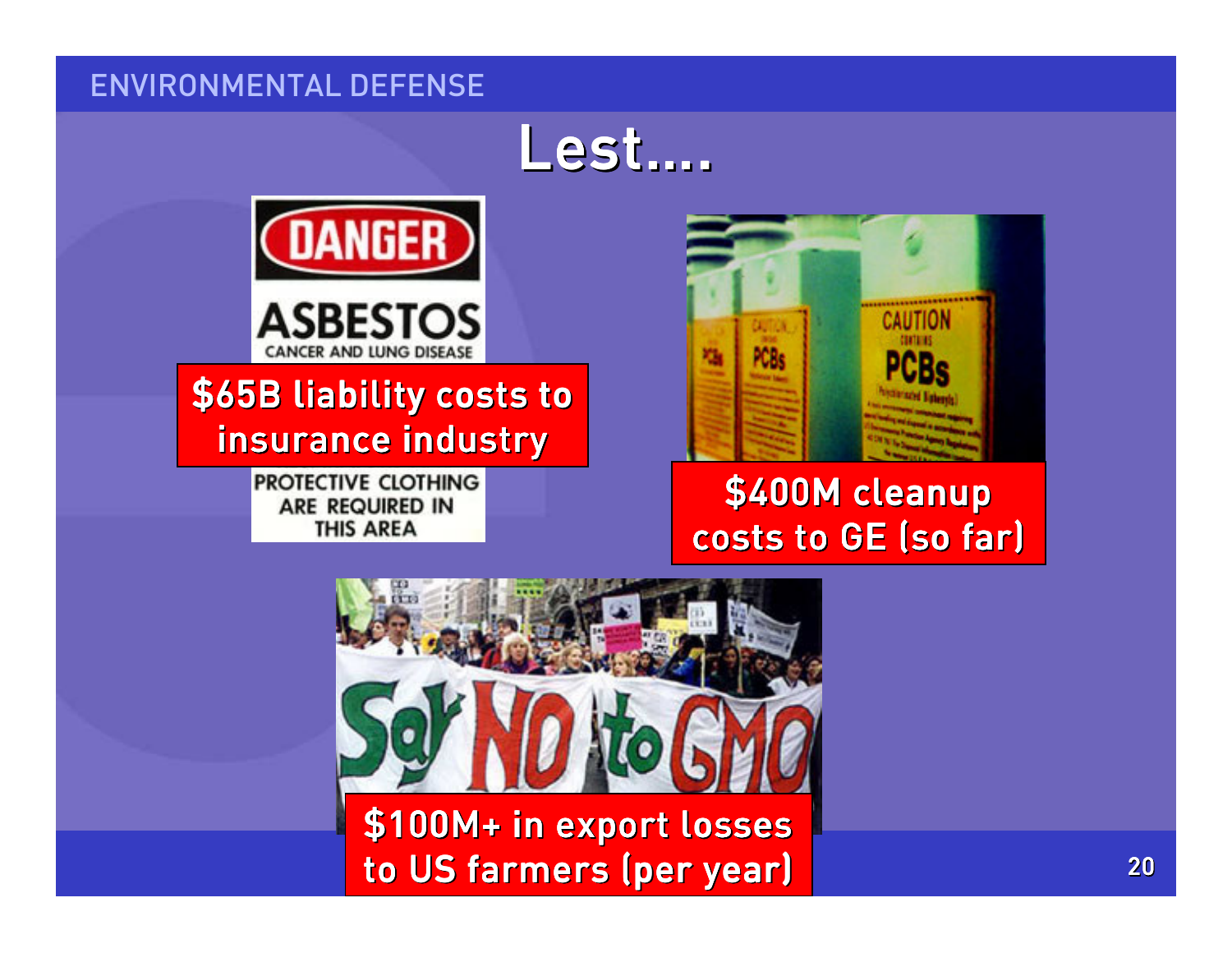### Some Key Qs - Our Answers

- When are nanomaterials "new" chemicals?
	- Almost always
- What data should be included for PMN reviews?
	- Lots for now
- Do existing PMN exemptions make sense?
	- Some clearly don't
- What risk-management standards are needed?

– Interim environmental and worker safety measures for now